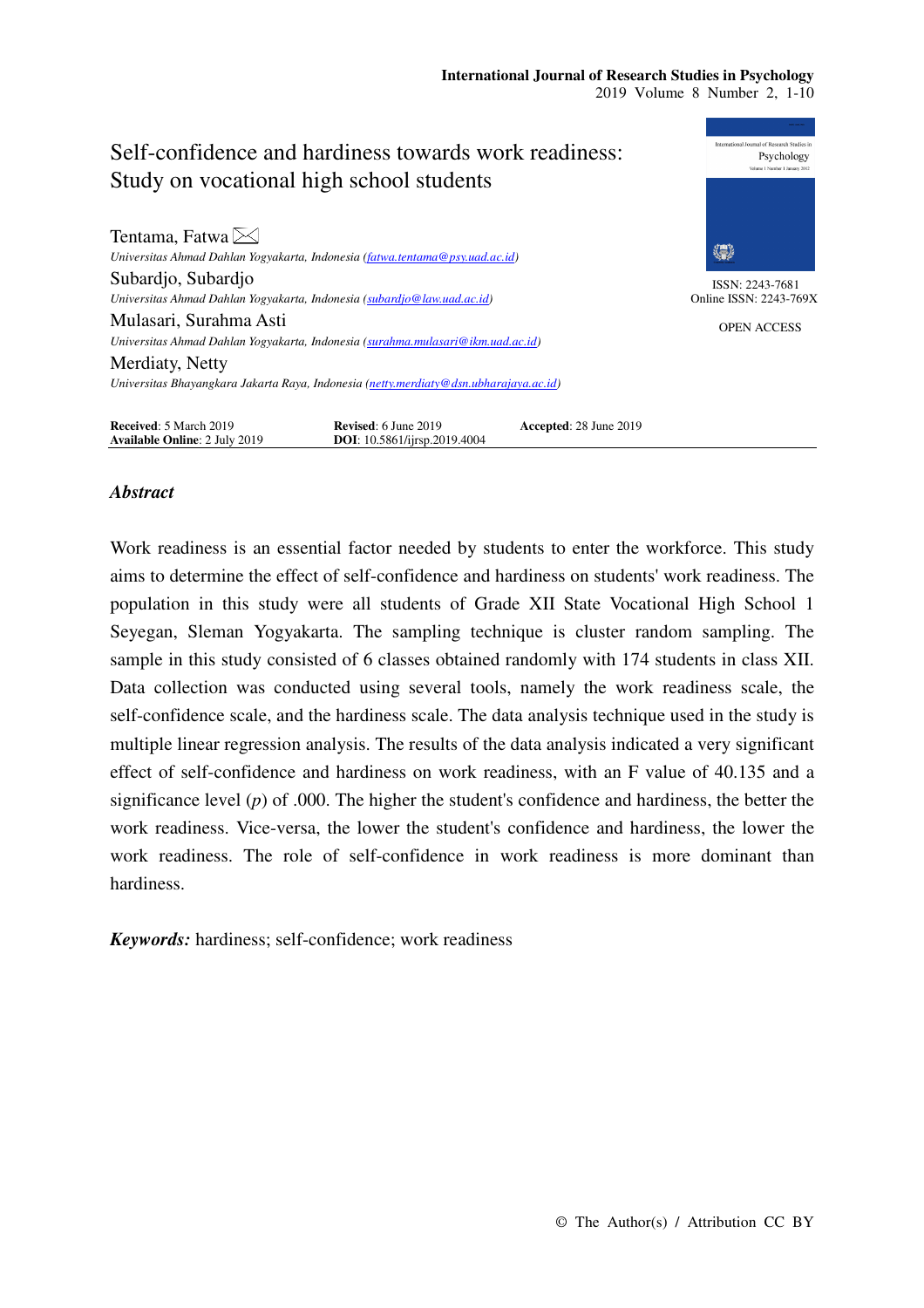# **Self-confidence and hardiness towards work readiness: Study on vocational high school students**

#### **1. Introduction**

Vocational High Schools are now increasingly favor and expected by the community. This is because the Vocational High School students in the learning process are equipped with the knowledge, understanding and skills needed in the world of work. Getting a job is the primary goal of every person in education. Vocational high school graduates are expected to have competencies that are in accordance with the needs of the workforce and are considered more ready to enter the workforce because in terms of material both theory and practice in Vocational High Schools are applicable and have been given early when compared to High Schools. Vocational education is secondary education that prepares students, especially to work in specific fields. The teaching and learning process in Vocational High Schools includes learning theory and practice carried out in schools and industry. The learning process is expected to produce quality graduates who are ready to work.

One of the goals of Vocational High Schools is to prepare students to enter employment and develop professional attitudes. In addition to preparing a professional workforce, the Vocational High School also prepares students to continue their education to universities according to their fields of expertise. One of the visions of Vocational High Schools is that they are competitive in employment and one of the missions of Vocational Schools is to improve the quality of learning in excellent vocational high schools to produce graduates who are competing in work. Based on the understanding of the vision and goals of the Vocational High School, Vocational High Schools are work-oriented schools, one of which is preparing and providing students with knowledge and skills as skilled workers with expertise that is ready to be applied in work.

The current reality is that many vocational high school students who are not ready to work and become one of the most significant contributors to open unemployment in Indonesia. The results of the Central Bureau of Statistics (2018) show that the open unemployment rate of Vocational High School graduates in Indonesia in February 2014 was 7.21% and February 2015 increased to 9.05%, then in February 2016 unemployment in Vocational High Schools increased to 9, 84% and in February 2017 unemployment in Vocational High Schools decreased slightly by 9.27%. The data shows that many students and graduates of Vocational High Schools currently do not have reasonable and appropriate work readiness.

Work readiness is an essential factor that Vocational High School graduates must have to enter the workforce. Some entrepreneurs assess that work readiness is a criterion that can predict potential graduates. Consequently, employers expect graduates to have generic skills and attributes beyond specific disciplinary competencies that reflect graduates' work readiness (Caballero & Walker, 2010). However, the facts in the field indicate that numerous entrepreneurs find lack of work readiness among graduates that are needed for long-term success (Casner-Lotto & Barrington, 2006).

Individuals who possess work readiness will strive to improve the mobility of graduates, are flexible, skilled, and qualified to meet the requirements of the workforce (Andrews & Higson, 2008). Additionally, individuals with work readiness also can put into use their affective skills - utilizing emotional and social attributes combined with work-specific cognitive skills to help optimize their work skills (Bandaranaike & Willison, 2015). Individuals with work readiness tend to have an easier time identifying career opportunities and getting jobs directly or indirectly (Landrum, Hettich, & Wilner, 2010).

Work readiness is defined as the ability of individuals to be involved in, or return to, paid work (Innes & Straker, 2002). According to Mason, Williams, and Cranmer (2009), work readiness is the ownership of commercial skills, knowledge, attitude, and understandings that will enable new graduates to contribute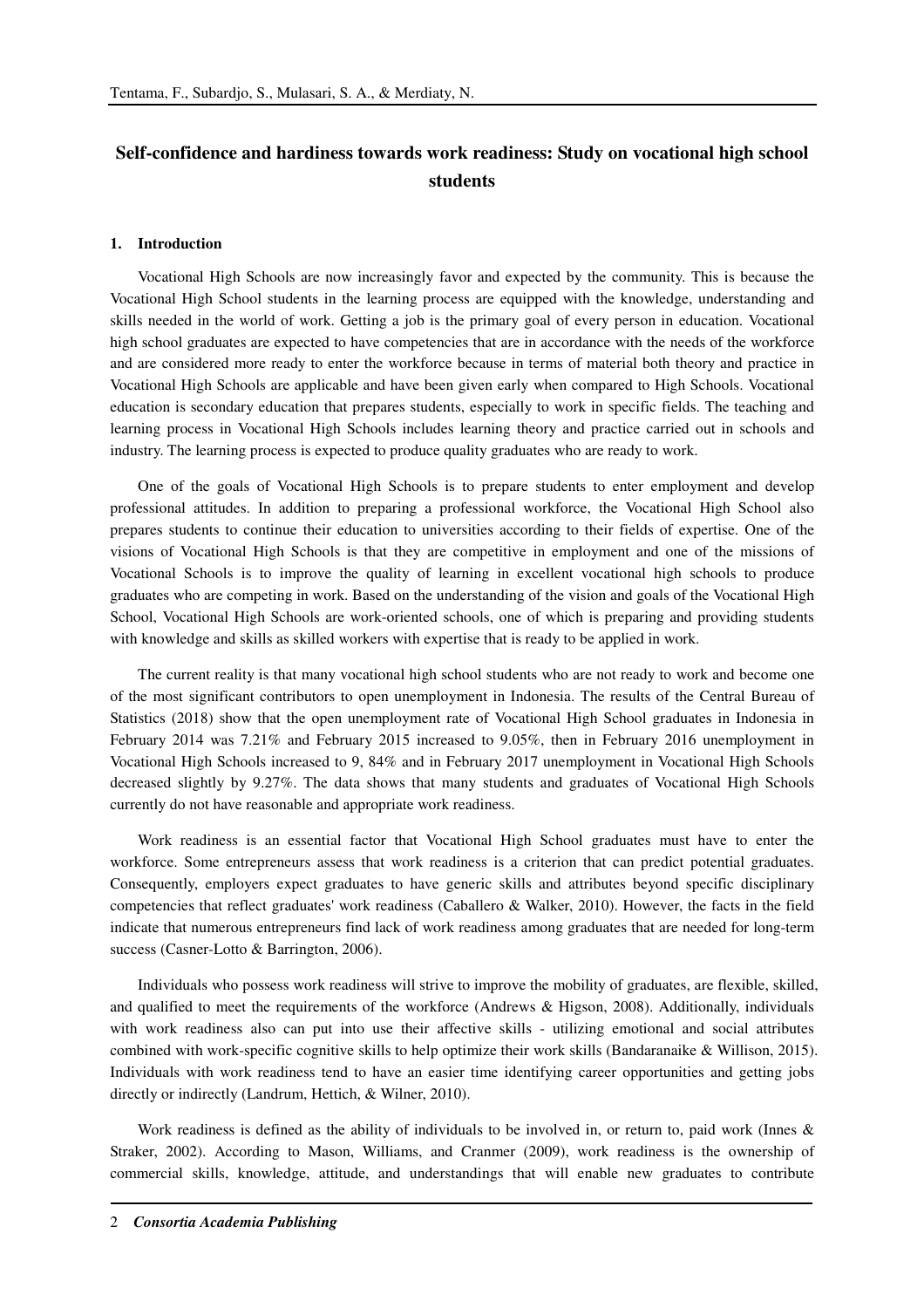productively to the achievement of organizational goals. Work readiness is a skill and attribute that makes individuals ready for success in the workplace. Work readiness is increasingly recognized as an indicator to measure individual potentials in terms of job performance and career progress (Caballero & Walker, 2010). Work readiness is defined as the necessary skill level and a prerequisite for a job or occupation determined through a work profile or job analysis (Clark, 2015).

Brady (2009) stated that work readiness consists of six aspects. The first aspect is responsibility; this responsibility is related to discipline. Responsible individuals will complete the task on time and strive to comply with established standards. Other forms of responsibility behavior include maintaining work timeliness, meeting work quality standards, focusing on work, working well even if not monitored, and managing work practice equipment to complete tasks. The second aspect is flexibility; flexible individuals can adapt to changes and environmental demands. Flexible individuals can adjust to the demands of work and change. Flexibility includes the ability to be more active with demands, the ability to perform different tasks, the ability to accept various environmental changes, the ability to follow applicable rules and the ability to work overtime. The third aspect is skills, skills including mastery of talents in the fields they already have, ability to understand themselves related to work, ability to use work tools in accordance with usage procedures and efforts to learn new skills.

The fourth aspect is communication; individuals who are ready to work have communication skills that allow individuals to connect interpersonally with the people around them. Communication includes the ability to follow directions in carrying out tasks, the ability to ask for help related to tasks, the ability to cooperate well, have mutual trust, have a supportive attitude, have an open attitude and receive feedback or criticism. The fifth aspect is self-view, which is the belief in one's ability to do a task. In this case, the view of self includes the ability to understand oneself, the ability to respect oneself, the ability to control or control themselves, the ability to evaluate themselves, trust in the ability to do tasks. The last aspect is health and safety; individuals who are ready to work to maintain personal hygiene and neatness. Workers remain alert to be physically and mentally healthy. The occupational health and safety component includes adherence to following policies and ignoring boundaries, practicing health and safety behavior, carrying out tasks in accordance with existing procedures, maintaining personal hygiene and neatness, the ability to control stress and fatigue (Brady, 2009).

## *1.1 Self-confidence towards work-readiness*

Raftopoulos, Coetzee, and Visser (2009) state that to have work readiness individuals must have confidence in their abilities. Self-confidence in own skills can improve work readiness, and individuals with self-confidence tend to be better prepared to find work and enter the workforce (Jollands, Jolly, & Molyneaux, 2012). Li, Li-Tsang, Lam, Hui, and Chan (2006) found that self-confidence has a positive effect on work readiness. Several researchers found that a low level of individual self-confidence will affect the level of work readiness that an individual has (Coetzee & Esterhuizen, 2010).

Self-confidence shows the extent to which an individual feels capable and have confidence in their decisions and behavior (Bearden, Hardesty, & Rose, 2001). Self-confidence is seen as an individual's recognition of their ability, love for themselves and the ability to understand their own emotions (Ozbey, 2004). Self-confidence is also an individual's belief in their ability to successfully carry out the tasks given in the identified context (Luthans, Luthans & Luthans, 2004). Individuals who have self-confidence will have the strength and ability to carry out desired tasks or functions (Brown & Chronister, 2009). Also, self-confident individuals feel confident about their abilities to organize and implement projects, or a specific set of tasks needed to achieve certain goals or desired outcomes (McGee, Peterson, Mueller, & Sequeira, 2009).

Aspects of self-confidence, namely 1). Believing in one's abilities is a belief in oneself against all phenomena that occur that are related to the individual's ability to evaluate and overcome the phenomena that occur. 2). Act independently in making decisions that can act in making decisions against oneself that are carried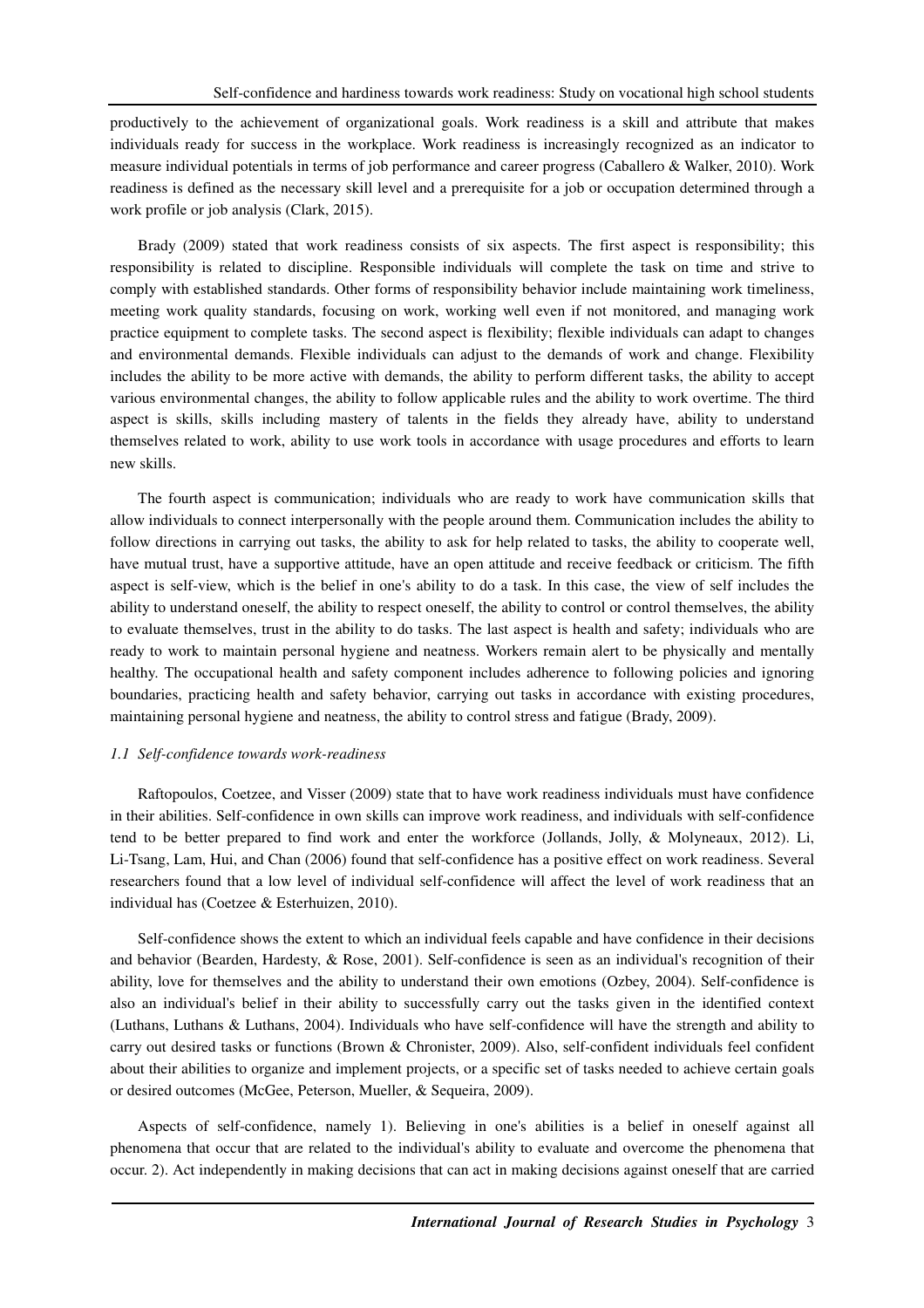out independently or without the involvement of others and can believe in the actions taken. 3). Having a positive sense of oneself is a good judgment from within yourself, both from the views and actions taken that give rise to a positive feeling towards themselves and their future. 3). Dare to express opinions, namely the existence of an attitude to be able to express something in themselves that wants to be revealed to others without any coercion or feeling that can hinder such disclosure (Lauster, 2012).

## *1.2 Hardiness towards work readiness*

Another factor that can predict work readiness is hardiness (Bartone, 2006). A study conducted by van Dyk (2015) exploring hardiness properties found that hardiness is a strong predictor of work readiness. Hardiness contributes positively to work readiness, and individuals with hardiness tend to be better prepared for work (Avey, Luthans, Smith, & Palmer, 2010). Hardiness is a factor that can improve work readiness (Maddi, Matthews, Kelly, Villarreal, & White, 2012). Individuals with hardiness are more likely to be confident in their skills and abilities to acquire a job in the future (Huang, 2015).

Maddi (2012) defines hardiness as a constellation of personality characteristics that motivate individuals to become stronger, tenacious, stable, and optimistic and to choose effective coping strategies in dealing with stressful environments as well as being able to reduce the adverse effects they face. The concept of hardiness refers to a combination of self-control, commitment, and self-confidence in facing internal and external pressures (Pourafkari, 2006). Meanwhile according to Taylor, Peplau, and Sears (2009) hardiness is a variable of personality in the form of feelings of commitment, positive response to challenges, and feelings of internal control that assist an individual in dealing with adverse effects effectively.

According to Kobasa (1979) and Maddi, Kobasa, and Kahn (1982) that hardiness aspects are: 1). Commitment is the tendency to involve yourself in whatever is done. People who have a strong commitment will be easily attracted to and sincerely involved in whatever is being done and have a reasonable feeling that will lead him to identify and give meaning to each event and everything in his environment. 2). Control is the tendency to accept and believe that they can control and influence an event with their experience when dealing with unexpected things. People who have active control will always be more optimistic in dealing with problems than people who have weak controls. In solving problems, the ability to control will be able to change each event into something consistent with the planned life goals. 3). Challenge is the tendency to see a change in his life as something natural and can anticipate that change as a stimulus that is very useful for development and sees life as an exciting challenge. Individuals who have substantial challenges will easily find easier ways to eliminate or reduce stressful situations because stress is not considered a threat but as a challenge. The purpose of this study is to determine the effect of self-confidence and hardiness on the work readiness of vocational high school students.

## **2. Research methods**

#### *2.1 Population and samples*

The population in this study was all students of Grade XII State Vocational High School 1 Seyegan. Grade XII in State Vocational High School 1 Seyegan, Sleman Yogyakarta consisting of 14 classes totaling 423 students. Each class consists of 30 students. The sample in this study consisted of 6 classes obtained randomly with 174 students in class XII. The sample selection was made by randomly raffling from 14 classes, which finally got six classes as the research sample.

## *2.2 Instruments*

In this study, the work readiness, self-confidence, and hardiness scale take the form of a Likert scale. Work readiness was discovered by using the work readiness scale that refers to aspects of work readiness according to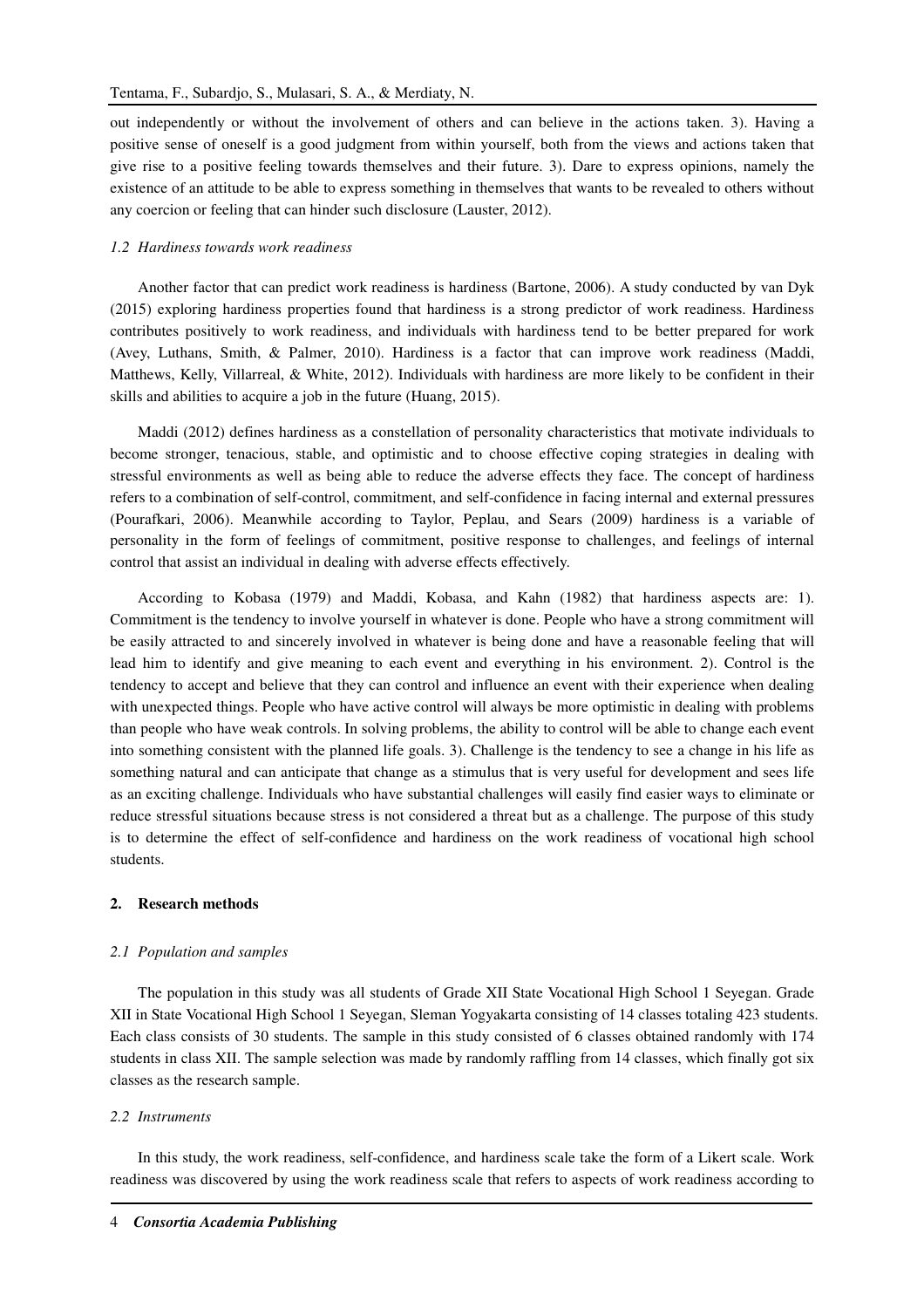Brady (2009), namely: responsibility, flexibility, skills, speaking ability, self-view, health, and safety. An example of a work readiness scale item is "I complete the assignment on time", "I can do varied tasks", "I can use the practical tools well", "I am willing to accept criticism and feedback from others", I am sure I can do the assignments given, and "I follow safety procedures during fieldwork".

Self-confidence is revealed by using the self-confidence scale that refers to aspects of self-confidence according to Lauster (2012), namely: confidence in one's abilities, act independently in making decisions, have a definite sense of self, and courage to express opinions. An example of an item in the self-confidence scale is "I can do the task on my own", "I set my direction", "I feel optimistic about doing various jobs", and "I dare to express my opinion to friends."

Hardiness was revealed by using the hardiness scale, which refers to hardiness aspects according to Kobasa (1979) and Maddi, Kobasa, and Kahn (1982), namely: commitment, control, and challenge. An example of an item in hardiness scale is "I am involved with various activities in school", "I am calm in solving various problems that I face", and "I feel challenged with various tasks given".

#### *2.3 Validity and reliability of instruments*

Select items on a scale that is by looking at item discrimination. As the selection criteria for items based on corrected item-total correlation criteria are  $\geq$  .30. All items that achieve a corrected item-total correlation of at least .30, item discrimination are considered satisfactory. On a scale that does not reach the corrected item-total correlation criteria, the item will be eliminated, because by removing the item, the Cronbach alpha reliability coefficient of the scale will be higher.

On the work readiness scale with 58 test subjects, the reliability coefficient is .87. The discriminant index (corrected item-total correlation) shifted from .29 to .59. Twenty-four valid and reliable items were then used in the research.

On the self-confidence scale with 58 test subjects, the reliability coefficient is .85. The discriminant index (corrected item-total correlation) shifted from .30 to .64. Sixteen valid and reliable items were then used in the research.

On the hardiness scale with 58 test subjects, the reliability coefficient is .84. The discriminant index (corrected item-total correlation) shifted from .32 to .61. Fifteen valid and reliable items were then used in the research.

## *2.4 Data analysis*

Utilizing SPSS 17.0 for Windows, a parametric statistical method was used to analyze the data, namely multiple regressions to see the effect of self-confidence and hardiness on work readiness.

## **3. Results**

#### *3.1 Assumptions tests*

*Normality test -* Based on the results of the normality test shown in table 1, the significance values of work readiness, self-confidence, and hardiness variables are .188, .064 and .138 respectively, with each having *p* > .05 indicating that each data set is normally distributed. This means that there is no difference between sample score and population score distributions; in other words the sample used can represent the population.

*Linearity test -* The results of the linearity test of self-confidence towards work readiness obtained an *F* of 59.51 with a significance level (p) of .000,  $p < .05$ , which indicates linearity or that there is a line that connects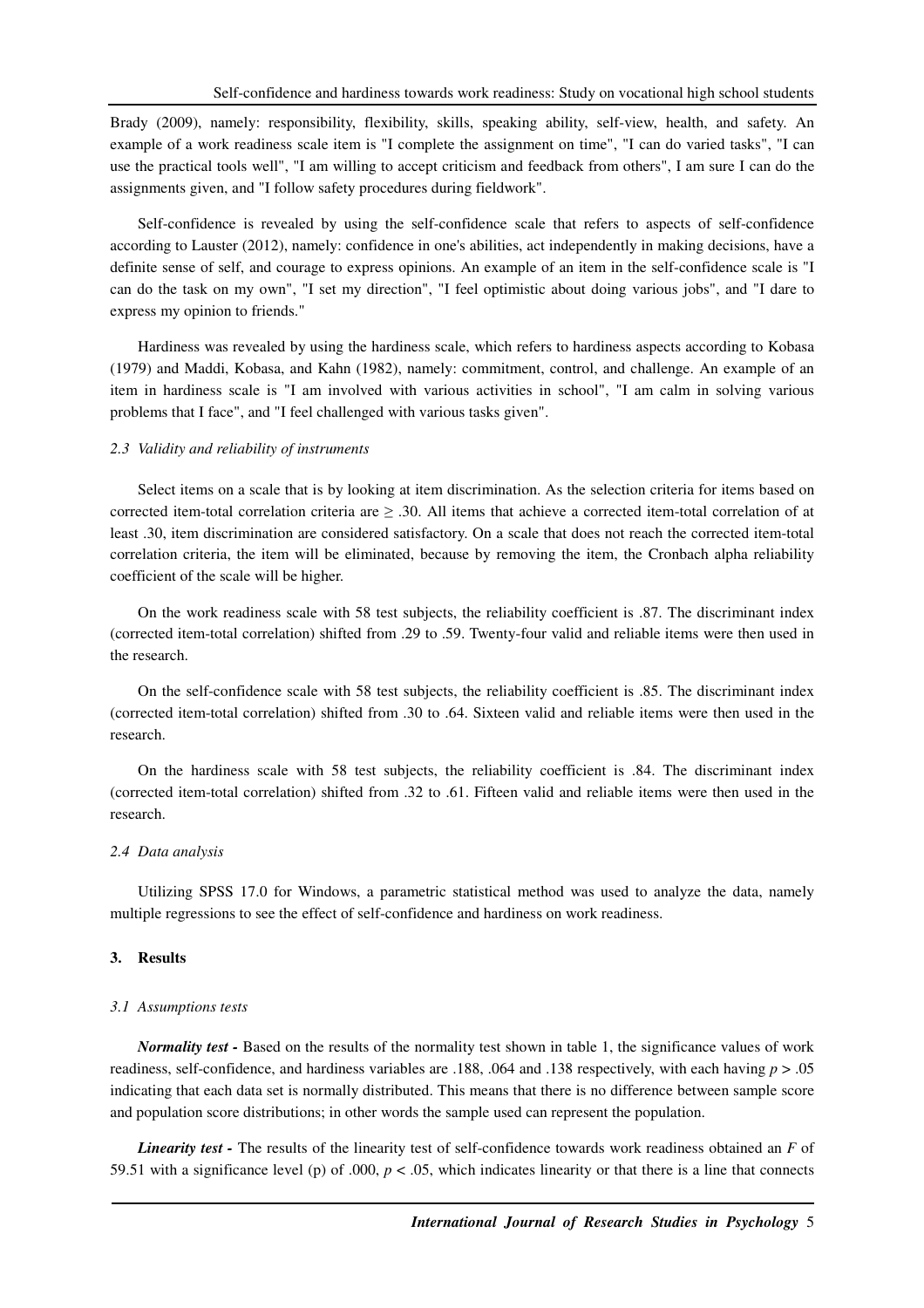the variables of self-confidence with work readiness. The results of the linearity test of hardiness towards work readiness obtained an *F* of 38.59 with a significance level (p) of .000, *p* < .05, indicating linearity or that there is a straight-line connecting hardiness and work readiness.

## **Table 1**

*Normality test* 

| Variable         | Score K-SZ | Sig  | Annotation |
|------------------|------------|------|------------|
| Work readiness   | L.O9       | .188 | Normal     |
| Self-confidence  | 1.31       | .064 | Normal     |
| <b>Hardiness</b> | .16        | .138 | Normal     |

## **Table 2**

*Linearity test* 

| Variable        |       | S12. | :riteria | Annotation |
|-----------------|-------|------|----------|------------|
| Self-confidence | 59.51 | .000 | 05. >    | linear     |
| Hardiness       | 38.59 | .000 | .05      | linear     |

*Multicollinearity test -* The multicollinearity test was conducted to ensure that there was no multicollinearity relationship between the two independent variables. The rule used to determine that there is no multicollinearity relationship: (a) tolerance values must be  $> 0.1$  and, (b) VIF  $< 10$ . Results of the analysis show that self-confidence and hardiness have VIF = 1.11 (VIF < 10) and tolerance .91 = (tolerance > .1), indicating no multicollinearity between self-confidence and hardiness.

## **Table 3**

*Multicollinearity test* 

| Variable         | Tolerance | ЛF | Annotation           |
|------------------|-----------|----|----------------------|
| Self-confidence  |           |    | No multicollinearity |
| <b>Hardiness</b> |           |    | No multicollinearity |

## *3.2 Multiple regression test*

Based on the results of the regression test it was found that the magnitude of the effect of self-confidence on work readiness was (t) = 6.54 with a significance level of = .000,  $p < .01$ , meaning that there is a very significant effect on work readiness in students of State Vocational High School 1 Seyegan. Meanwhile, the results of the hardiness regression test on work readiness obtained a value (t) of = 3.80 with a significance level of = .000, *p*<.01, meaning that there is a very significant influence on the hardiness of work readiness in Seyegan 1 Vocational High School students.

## **Table 4**

## *Relation between variables*

| Variable                               |      | Sig. | Criteria | Annotation              |
|----------------------------------------|------|------|----------|-------------------------|
| Self-confidence towards work readiness | 6.54 | .000 | p < .01  | Very significant effect |
| Hardiness towards work readiness       | 3.80 | .000 | n<.01    | Very significant effect |

The results of the regression analysis simultaneously show an  $F$  of  $= 40.14$  with a significance level of  $p=$  .000,  $p < 0.01$ , meaning that self-confidence and hardiness simultaneously influence the work readiness of students in State Vocational High School 1 Seyegan. The contribution of the effect of self-confidence and hardiness on work readiness is indicated by the Adjusted R Square = .31, meaning that the contribution of the influence of self-confidence and hardiness is 31.1% and the remaining 68.9% is influenced by other factors outside the variables studied.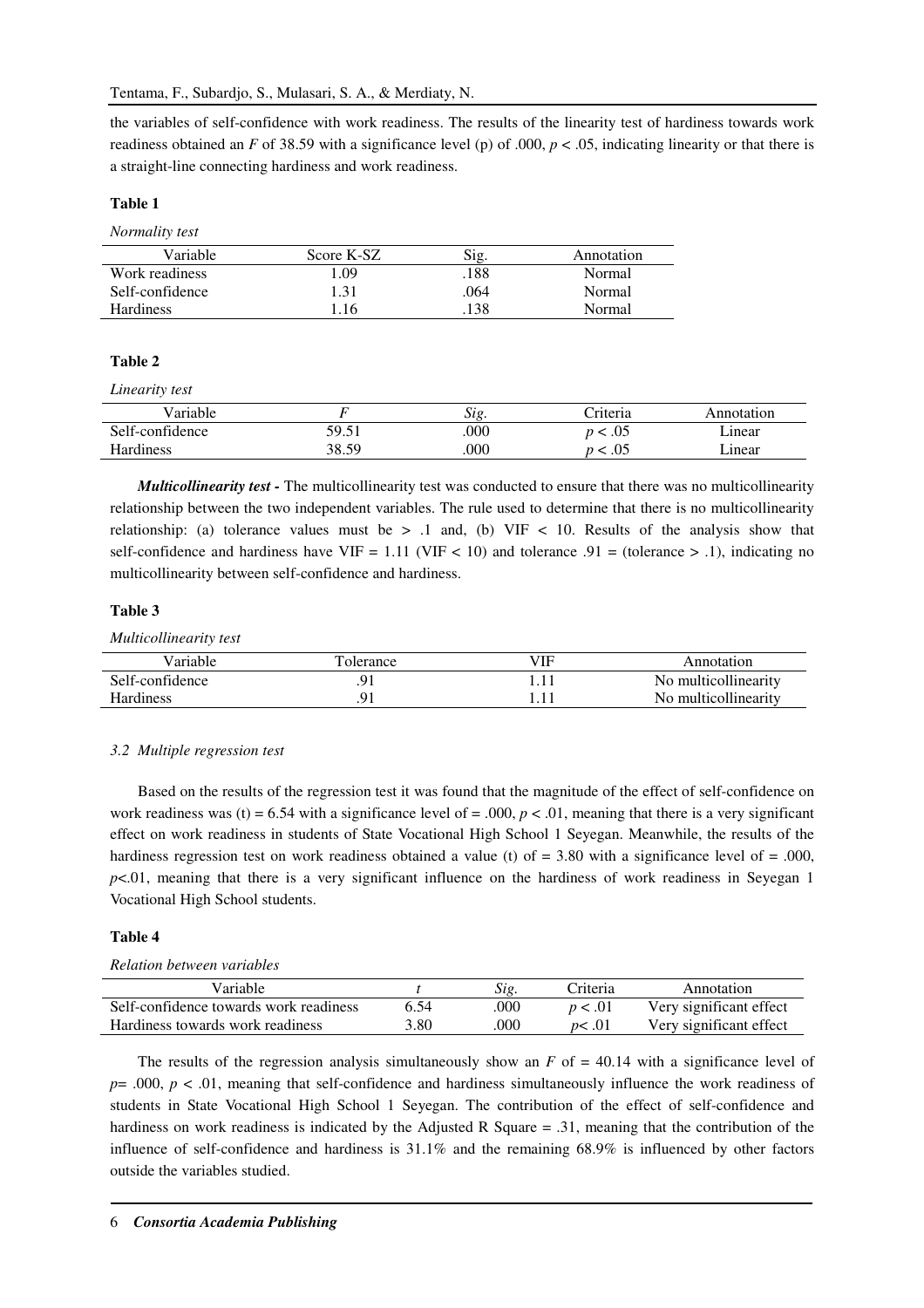## **Table 5**

*Multiple regression test* 

| Variable                      | <b>Adjusted R Square</b> |       | Sig  | Criteria | Annotation              |
|-------------------------------|--------------------------|-------|------|----------|-------------------------|
| Self-confidence and hardiness |                          | 40.14 | .000 | p < .01  | Very significant effect |
| towards work readiness        |                          |       |      |          |                         |

## **4. Discussion**

Our findings show that self-confidence and hardiness simultaneously affect the work readiness of students. These results confirm the first hypothesis, meaning that self-confidence and hardiness can predict work readiness. Together, the two independent variables contribute 31.1% to work readiness, meaning that other variables influence the remaining 68.9%. These other factors could include organizational acumen, social intelligence, characteristics, personal and work competencies (Caballero, Walker, & Fuller-Tyszkiewicz, 2011). Separately, our study indicates that the contribution of self-confidence towards work readiness is 22.2%, while work readiness contributes 9.7%. Self-confidence has a greater influence on the work readiness of students at State Vocational High School 1 Sayegan compared to hardiness.

Next, the results also confirm the second hypothesis, indicating that self-confidence influences students' hardiness at work. This result is in line with the findings of Cowin and Hengstberger-Sims, (2006) who also supported previous research and expanded understanding of the mechanisms by which an individual's self-confidence effects work readiness. This study is also in line with findings produced by Makki, Salleh, Memon, and Harun, (2015), who found that low levels of self-confidence effects the work readiness of individuals in seeking for jobs. Meanwhile, according to Coetzee and Oosthuizen (2012), high levels of work readiness can be predicted from an individual's confidence in his ability to acquire a job. Students who have self-confidence are students who believe in their abilities, can act independently in making decisions, have a positive sense of themselves, and dare to express their opinions. Thus, students who have confidence will be better prepared to work when they have graduated from Vocational School because they have a sense of responsibility, flexibility, skills, speaking ability, and a (positive) self-view which are characteristics of students who have good work readiness.

Regarding the third hypothesis, results show that there is an effect of hardiness on work readiness of students; thus, accepting the hypothesis. The results are supported by the assumed theory and various previous studies. For instance, van Dyk (2015) found that hardiness can be a predictor of the high and low work readiness of individuals. Individuals with hardiness tend to have high work readiness (Avey, Luthans, Smith, & Palmer, 2010). According to Huang (2015), one type of personality construct related to work readiness is hardy personality. The concept of hardiness is an attribute that is interrelated with self-control, which is one aspect of work readiness. Self-control represents an individual's belief that they can control the events that occur in their life. Students who show hardiness, namely those who are easily attracted to working on tasks, does not give in to pressure, optimistic, adaptive in shaping their life purpose, flexible, and have excellent stress management, will show better work readiness compared to those without such hardy traits.

Thus, self-confidence and hardiness have an essential role in preparing vocational high school students to work in the industrial world. Students who have work readiness are characterized by their sense of responsibility, flexibility, skills, ability to speak, (positive) self-view, health and safety in carrying out their duties and obligations in school, whether in attending school lessons, practicing in the laboratory, practicing in field works and work internships in industry/companies.

Research on the work readiness of Vocational High School students is still rarely done both in Indonesia and abroad. This study focuses on the work readiness of Vocational High School students. Previous studies only discussed, which is still limited to work readiness on graduates and employees. Previous research focusing on work readiness in graduate and post-graduate studies was conducted by Masole and van Dyk (2016) and research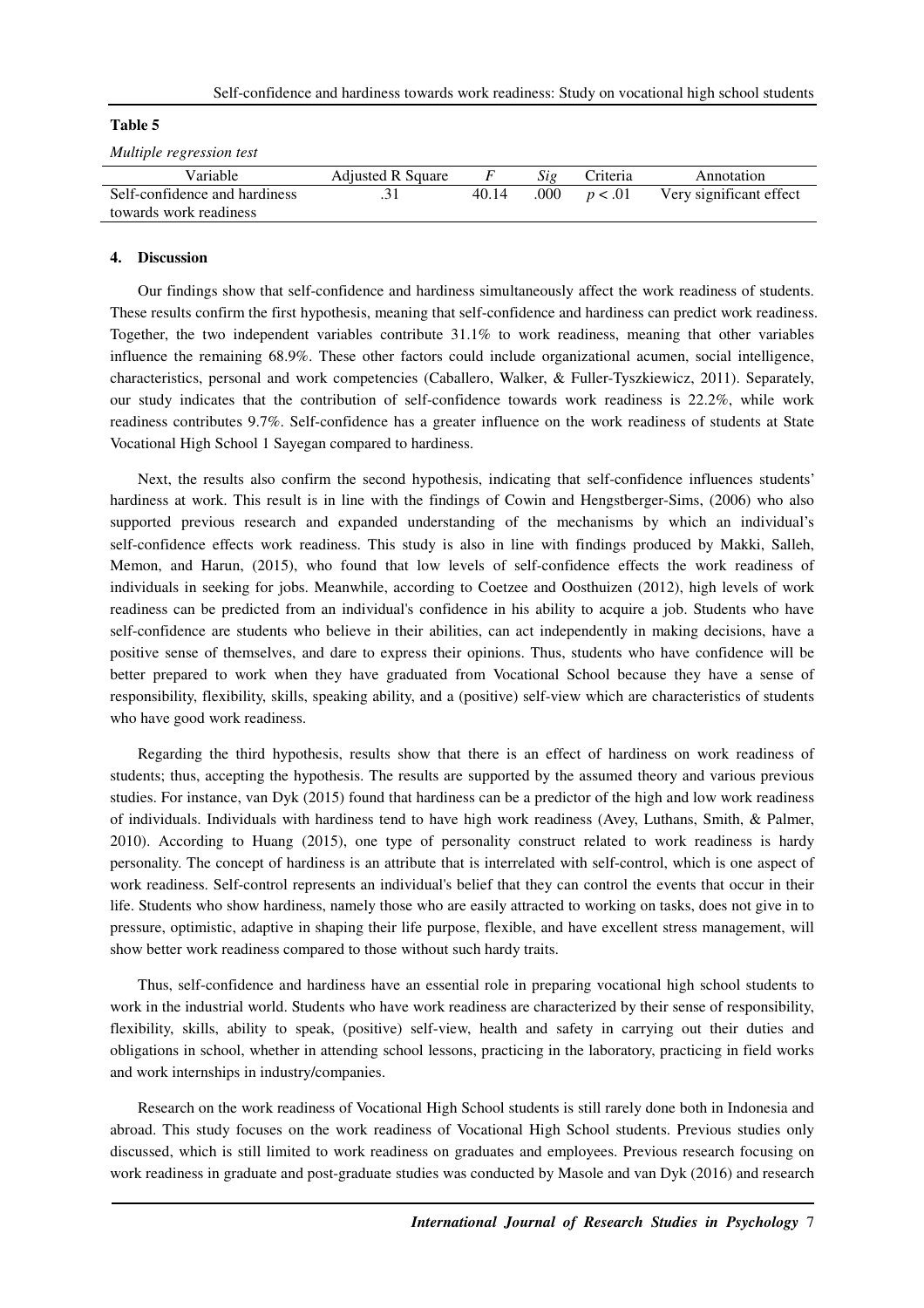by Ramadhania and Dewi (2017) and research by Walker and Campbell (2013). While, work readiness research that focuses on employees is the research of Cavanagh, Burston, Southcombe, and Bartram (2015), and research conducted by Baumann, Crea-Arsenio, Hunsberger, Fleming-Carroll, and Keatings (2019). Besides, the concept of work readiness in this study is the ability of students to be ready to work by showing responsibility, flexibility, skills, communication, self-views, and health and safety.

The implications of this research are for students, parents, and teachers to improve their insight and knowledge about student work readiness. This study shows that self-confidence and hardiness as one form of individual personality has a role for the work readiness of class XII students in supporting the skills, knowledge and understanding that will be applied in the work environment. Parents and teachers must be able to create a positive learning environment at school and home so that it can foster students' self-confidence and hardiness personality. The existence of a positive environment will make students help students foster a sense of confidence and form a hardiness personality so that students can optimally obtain skills, understanding and knowledge to prepare themselves in the world of work. The results of this study can also be used as a reference to develop training modules, specifically training in self-confidence and hardiness training that have contributed to addressing work readiness issues in Vocational High School students.

## **5. Conclusion**

Based on our findings, several conclusions can be made: 1) Simultaneously, self-confidence and hardiness have a very significant effect on the work readiness of students in State Vocational High School 1 Sayegan; 2) There is a significant effect of self-confidence on work readiness in students of State Vocational High School 1 Seyegan; and 3) There is a very significant effect of hardiness on the work readiness of State Vocational High School 1 Seyegan student. Self-confidence has a greater influence on the work readiness of students at State Vocational High School 1 Sayegan compared to hardiness.

*Acknowledgements:* The research reported in this manuscript is part of the fundamental study of the first author, funded by the Institute of Research and Community Service (LPPM) Ahmad Dahan University in letter Number PF-109/SP3/LPP-UAD/IV/2017. Appreciation goes to funder and research respondents.

## **6. References**

- Andrews, J., & Higson, H. (2008). Graduate employability, 'soft skills' versus 'hard' business knowledge: A European study. *Higher Education in Europe, 33*(4), 411-422. https://doi.org/10.1080/03797720802522627
- Avey, J. B., Luthans, F., Smith, R. M., & Palmer, N. F. (2010). Impact of positive psychological capital on employee well-being over time. *Journal of Occupational Health Psychology, 15*(1), 17-28. https://doi.org/10.1037/a0016998
- Bandaranaike, S., & Willison, J. W. (2015). Building capacity for work-readiness: Bridging the cognitive and affective domains. *Asia-Pacific Journal of Cooperative Education, 16*(3), 223-233.
- Bartone, P. T. (2006). Resilience under military operational stress: Can leaders influence hardiness? *Military Psychology, 18*(1), 131-148. https://doi.org/10.1207/s15327876mp1803s\_10
- Baumann, A., Crea‐Arsenio, M., Hunsberger, M., Fleming‐Carroll, B., & Keatings, M. (2019). Work readiness, transition, and integration: The challenge of specialty practice. *Journal of Advanced Nursing, 75*(4), 823-833. https://doi.org/10.1111/jan.13918
- Bearden, W. O., Hardesty, D. M., & Rose, R. L. (2001). Consumer self-confidence: Refinements in conceptualization and measurement. *Journal of Consumer Research, 28*(1), 121-134. https://doi.org/10.1086/321951
- Brown, D., & Chronister, C. (2009). The effect of simulation learning on critical thinking and self-confidence when incorporated into an electrocardiogram nursing course. *Clinical Simulation in Nursing, 5*(1),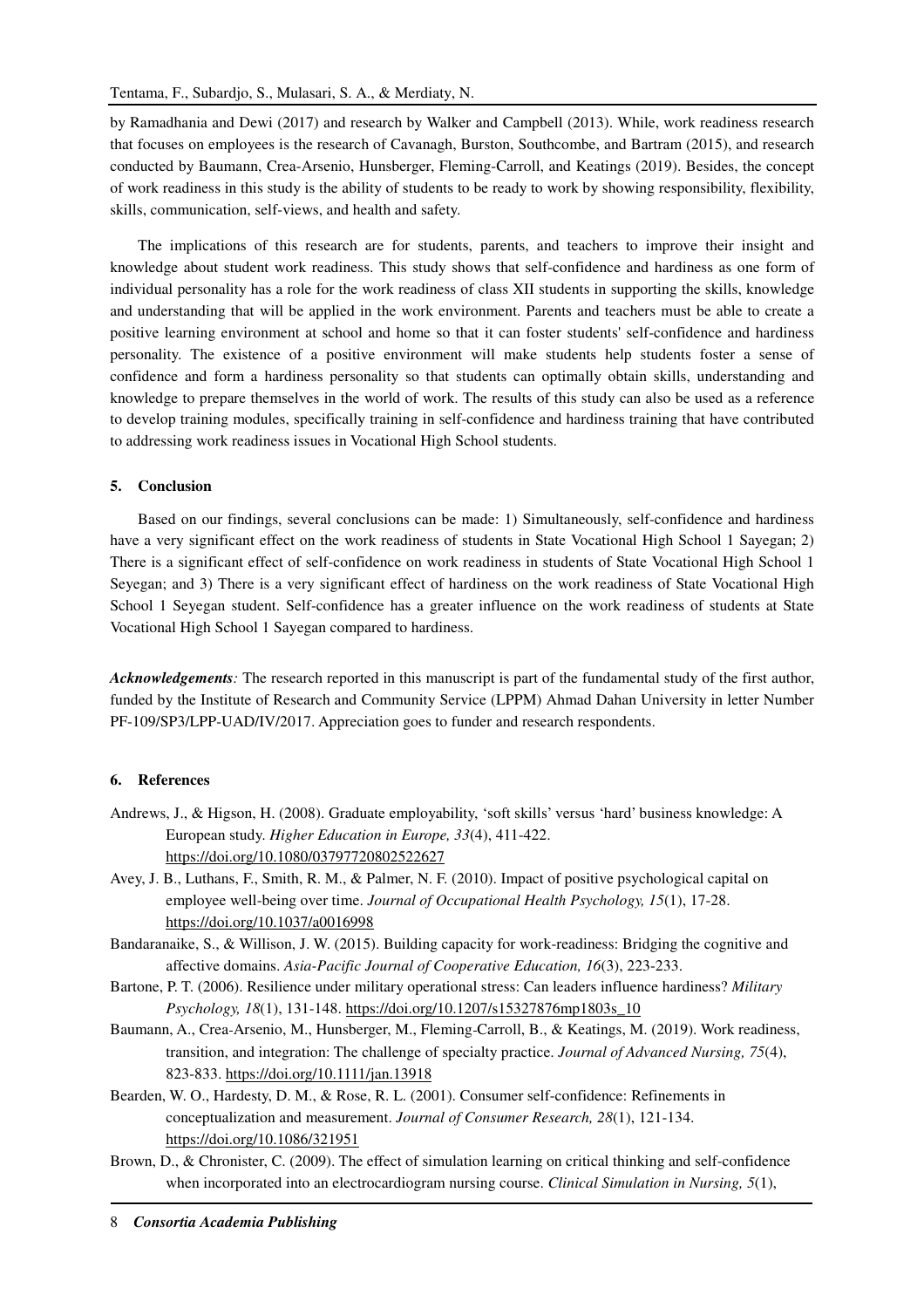45-52. https://doi.org/10.1016/j.ecns.2008.11.001

- Caballero, C. L., Walker, A., & Fuller-Tyszkiewicz, M. (2011). The work readiness scale (WRS): Developing a measure to assess work readiness in college graduates. *Journal of Teaching and Learning for Graduate Employability, 2*(2), 41-54. https://doi.org/10.21153/jtlge2011vol2no1art552
- Cabellero, C. L., & Walker, A. (2010). Work readiness in graduate recruitment and selection: A review of current assessment methods. *Journal of teaching and learning for graduate employability, 1*(1), 13-25. https://doi.org/10.21153/jtlge2010vol1no1art546
- Casner-Lotto, J., & Barrington, L. (2006). *Are they really ready to work?*. New York: The Conference Board, Inc.
- Cavanagh, J., Burston, M., Southcombe, A., & Bartram, T. (2015). Contributing to a graduate-centred understanding of work readiness: An exploratory study of Australian undergraduate students' perceptions of their employability. *The International Journal of Management Education, 13*(3), 278-288. https://doi.org/10.1016/j.ijme.2015.07.002.
- Central Bureau of Statistics. (2018). *Open unemployment according to the highest education completed in 1986-2018* [Pengangguran terbuka menurut pendidikan tertinggi yang ditamatkan 1986-2018]*.* Retrieved from

https://www.bps.go.id/statictable/2009/04/16/972/pengangguran-terbuka-menurut-pendidikan-tertinggiyang-ditamatkan-1986---2018.html

- Clark, H. (2015). Building a common language for career readiness and success: A foundational competency framework for employers and educators. *ACT Working Paper Series*, 1-14.
- Coetzee, M., & Esterhuizen, K. (2010). Psychological career resources and coping resources of the young unemployed African graduate: An exploratory study. *SA Journal of Industrial Psychology, 36*(1), 1-9. https://doi.org/10.4102/sajip.v36i1.868
- Coetzee, M., & Oosthuizen, R. M. (2012). Students' sense of coherence, study engagement and self-efficacy in relation to their study and employability satisfaction. *Journal of Psychology in Africa, 22*(3), 315-322. https://doi.org/10.1080/14330237.2012.10820536
- Cowin, L. S., & Hengstberger-Sims, C. (2006). New graduate nurse self-concept and retention: A longitudinal survey. *International Journal of Nursing Studies, 43*(1), 59-70. https://doi.org/10.1016/j.ijnurstu.2005.03.004
- Huang, J. T. (2015). Hardiness, perceived employability, and career decision self-efficacy among Taiwanese college students. *Journal of Career Development, 42*(4), 311-324. https://doi.org/10.1177/0894845314562960
- Innes, E., & Straker, L. (2002). Workplace assessments and functional capacity evaluations: current practices of therapists in Australia. *Work, 18*(1), 51-66.
- Jollands, M., Jolly, L., & Molyneaux, T. (2012). Project-based learning as a contributing factor to graduates' work readiness. *European Journal of Engineering Education, 37*(2), 143-154. https://doi.org/10.1080/03043797.2012.665848
- Kobasa, S. C. (1979). Stressful life event, personality and health: An inquiry into hardiness. *Journal of Personality and Social Psychology, 37*(1), 1-11. http://dx.doi.org/10.1037/0022-3514.37.1.1
- Landrum, R. E., Hettich, P. I., & Wilner, A. (2010). Alumni perceptions of workforce readiness. *Teaching of Psychology, 37*(2), 97-106. http://dx.doi.org/10.1080/00986281003626912
- Lauster. (2012). *The personality test (Tes kepribadian)*. Jakarta: Bumi Aksara.
- Li, E. J., Li-Tsang, C. W., Lam, C. S., Hui, K. Y., & Chan, C. C. (2006). The effect of a "training on work readiness" program for workers with musculoskeletal injuries: a randomized control trial (RCT) study. *Journal of Occupational Rehabilitation, 16*(4), 529-541. http://dx.doi.org/10.1007/s10926-006-9034-3
- Luthans, F., Luthans, K. W., & Luthans, B. C. (2004). Positive psychological capital: Beyond human and social capital. *Business Horizons*, *47*, 45-50. http://dx.doi.org/10.1016/j.bushor.2003.11.007
- Maddi, S. R. (2012). *Hardiness: Turning stressful circumstances into resilient growth.* New York: Springer Science & Business Media.
- Maddi, S. R., Kobasa, S. C., & Kahn, S. (1982). Hardiness and health: A prospective study. *Journal of*